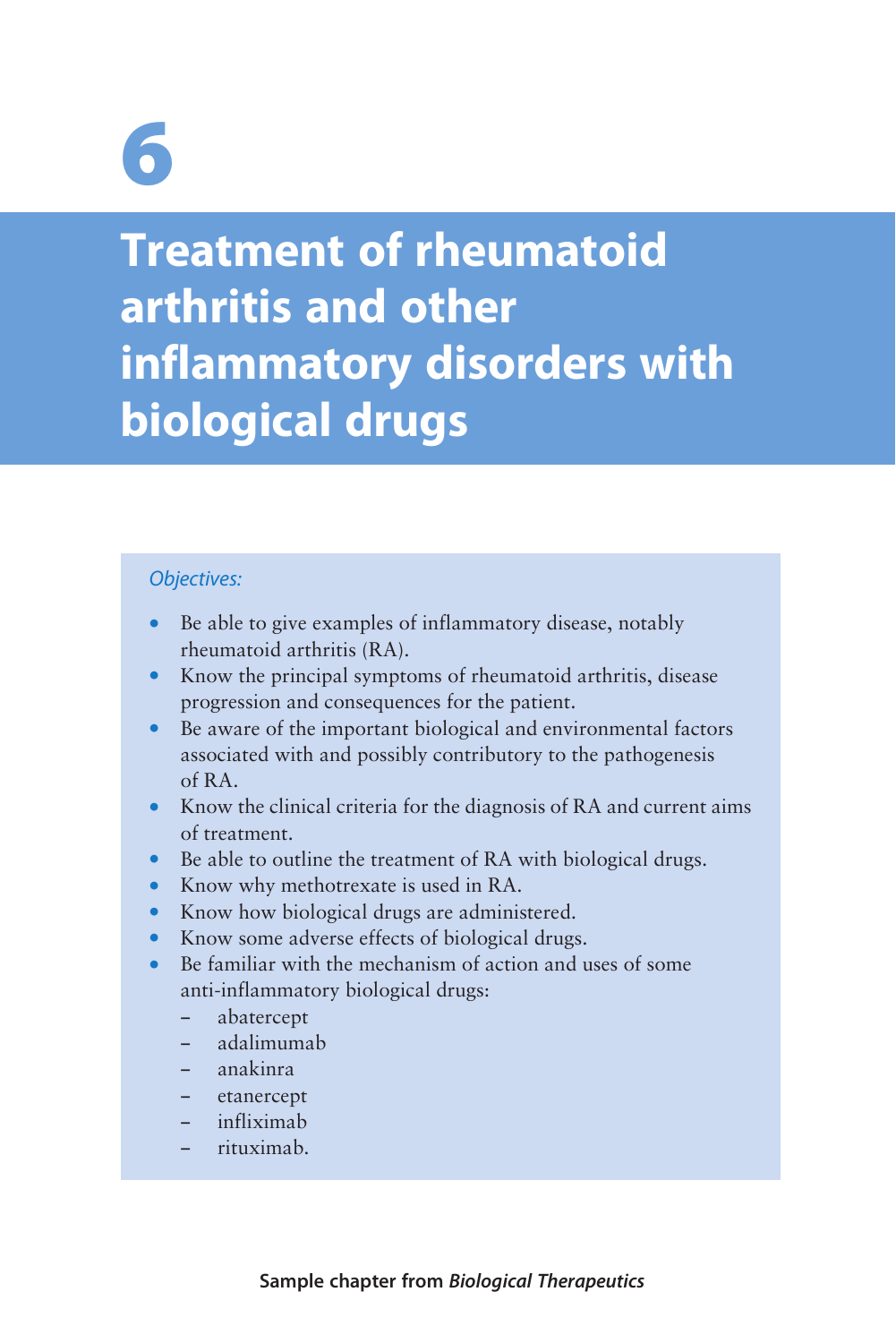Several inflammatory diseases, including some of autoimmune aetiology, are either being treated with biological drugs or under clinical investigation with these drugs. A list of some of these diseases is given below and representative examples are dealt with in more detail:

- Alzheimer's disease
- $\bullet$  arthritis
- $\bullet$  asthma
- atherosclerosis
- $\bullet$  Crohn's disease
- $\bullet$  colitis
- $\bullet$  dermatitis
- $\bullet$  diverticulitis
- hepatitis
- irritable bowel syndrome (IBS)
- systemic lupus erythematosus (SLE)
- $\bullet$  nephritis
- Parkinson's disease
- psoriasis
- ulcerative colitis.

Traditionally, many of these have been treated with drugs such as analgesics and corticosteroids for the symptoms of the disease. The advent of the biological remedies has now radically changed the approach to treatment, because these drugs not only provide relief from pain, but block the important endogenous mediators of inflammation, having analgesic and anti-inflammatory actions, and also possibly significantly slow the chronic process of tissue damage, thereby extending the useful life of the tissues, organs and joints.

# Rheumatoid arthritis

The principal symptom of rheumatoid arthritis (RA) is inflammation of the joints. Inflammation may also occur in other tissues, including, for example, the heart, lungs, kidneys and pleura. The cause is currently unknown, but may involve climate, working conditions and gender, because it is more prevalent in women (F:M approximately  $2.5:1.0$ ). RA is diagnosed through its distinctive effects on the joints and in skin, and the diagnosis is reinforced by the presence in serum of the rheumatoid factor (RF), although its presence is not mandatory for diagnosis of RA. RA is systemic in that it may attack several different joints, and in many cases appears to affect different joints at different times, hence the term 'migratory or flitting polyarthritis' used by some authorities. Over time, irreparable damage is done to the joint due to inflammation of the synovial membrane, which forms the lining of the tendon sheaths and the joints. As the disease progresses, it destroys the joint tissues and reduces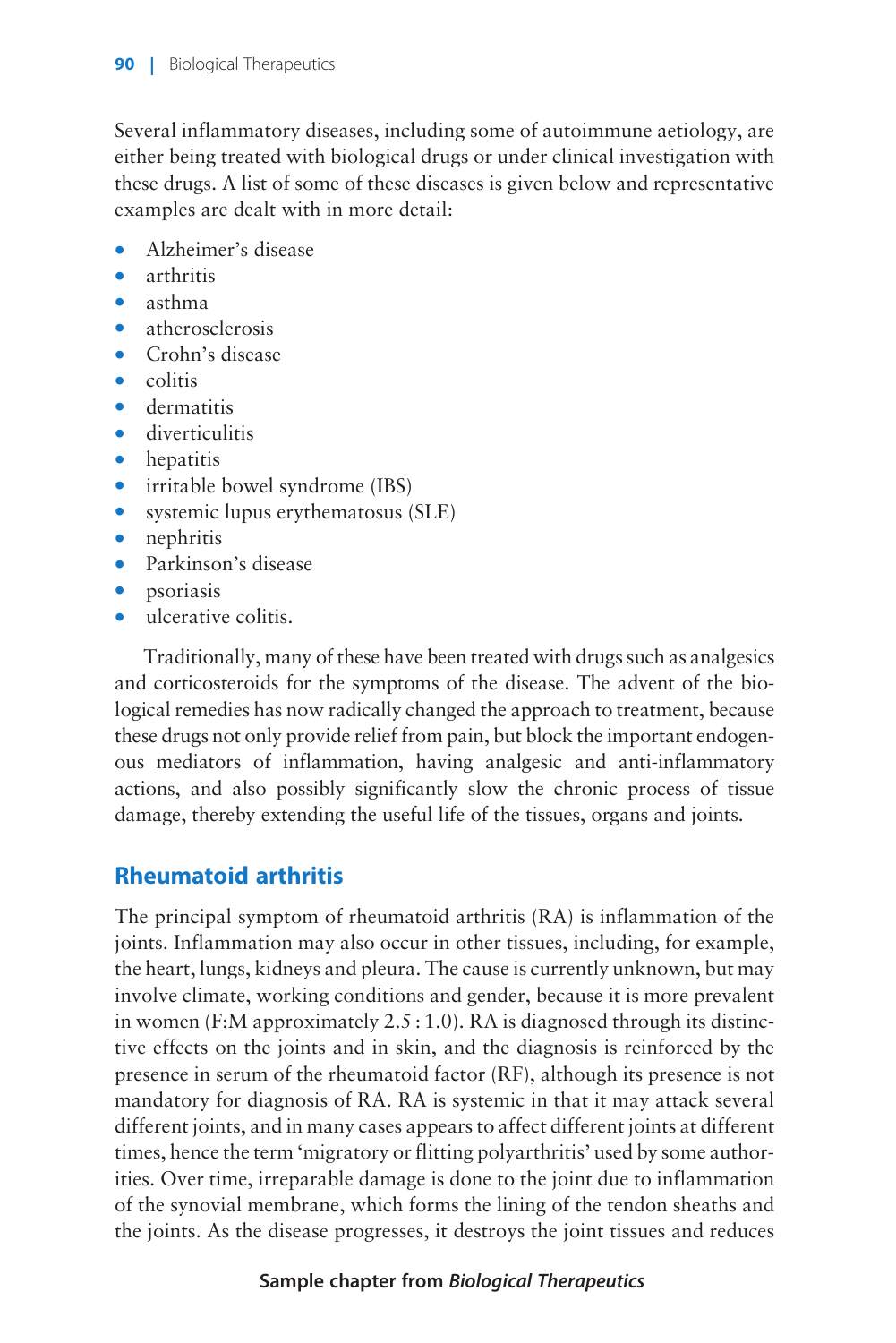joint mobility through, for example, erosion and tethering of the tendons. This means that the tendon becomes fixed to adjacent tissues, which restricts its movement. Eventually, use of joints in the hands and limbs is lost, and fingers and toes may become severely deformed. In the skin, subcutaneous nodules form, and vasculitis may also be diagnosed, which is the chronic destruction of blood vessels. Several other haematological, radiological and biochemical tests are used to confirm the diagnosis but are not dealt with here. RA has traditionally been associated with morbidity and significantly earlier mortality.

# Important environmental and biological factors associated with or possibly contributory to the pathogenesis of RA

- Cigarette smoking.
- $\bullet$  Tumour necrosis factor (TNF)- $\alpha$  activity.
- \* Abnormal and inappropriate B-lymphocyte activity, i.e. abnormal antibody production.
- \* Detection of circulating autoantibodies against Ig Fc; these autoantibodies have been termed 'rheumatoid factor', and they may be involved in the inappropriate presentation of antigens to T cells by B cells.
- \* Abnormal activity of certain signalling pathways in synovial tissue, e.g. the Wnt signalling pathway, which is involved in embryonic development and cell renewal. In patients with RA, it has been reported that the synovial cells have abnormally high activity of the Wnt gene, as well as a number of other genes for several of the cytokines, cell adhesion molecules and chemokines. At present, it is not known whether these abnormalities are causative or a result of the more fundamental abnormalities.

# Diagnosis of rheumatoid arthritis – clinical criteria

The criteria listed below are those published by the American College of Rheumatology in 1987. Any four of the criteria listed below must be identified for positive diagnosis of RA:

- detection of serum RF
- morning stiffness for 1 hour or longer for 6 weeks or more
- arthritis in three or more joints persisting for 6 weeks or more
- persistence for 6 weeks or more of symmetrical arthritis
- persistence for 6 weeks or more of arthritis of the hand joints
- rheumatoid nodules
- \* observation, using hand radiographs, of changes, erosion or unequivocal bony decalcification.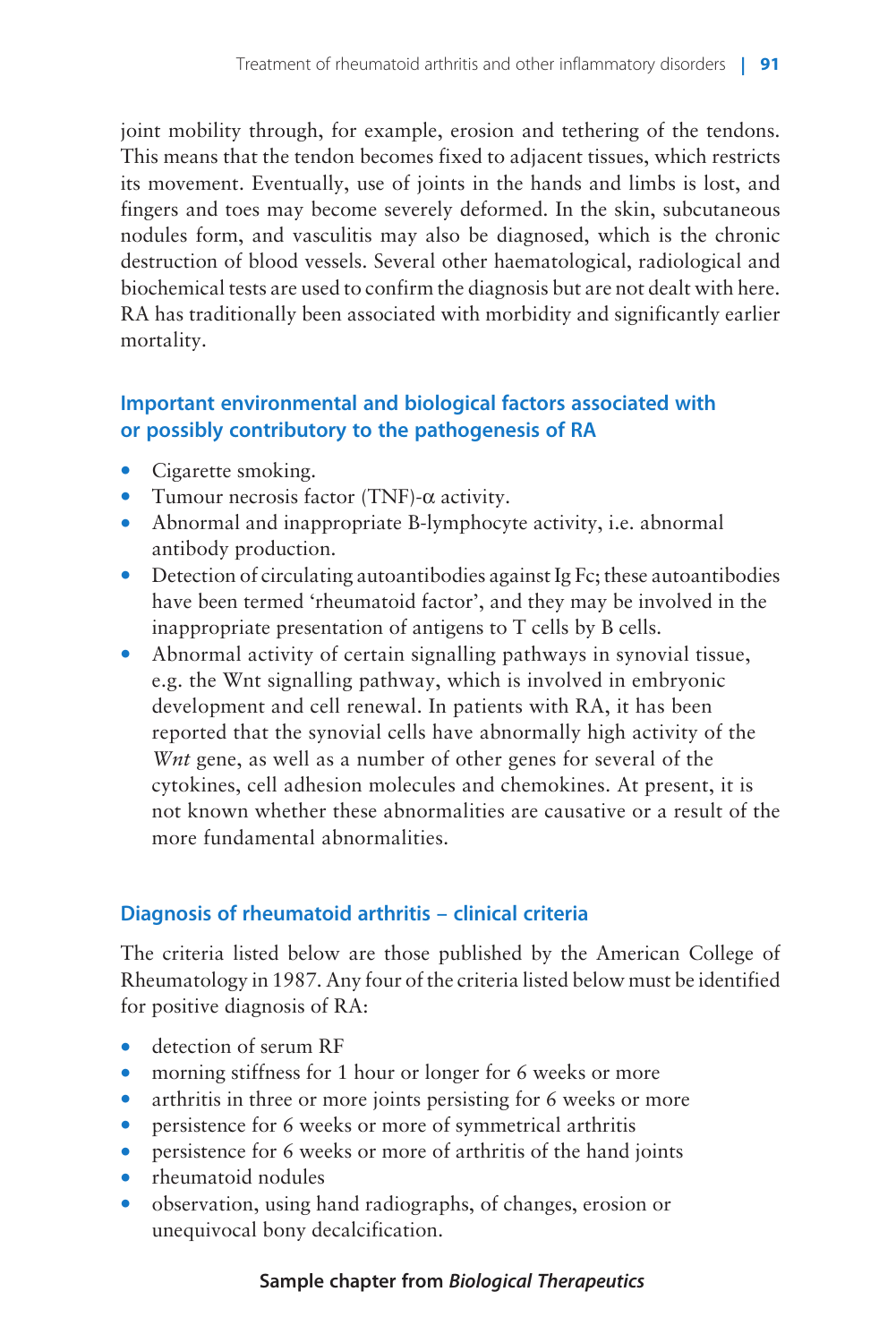More recently, The Royal College of Physicians published guidelines for management and treatment of RA in adults, which take into account the patient's history. In particular, these guidelines help to distinguish between RA and some other self-limiting inflammatory condition. For more information, the reader is referred to the publication by the Scottish Intercollegiate Guidelines Network Management of Early Rheumatoid Arthritis (see end of chapter).

# Current aims of treatment of RA

- Slow the rate of disease progression.
- \* Control inflammation and pain; ideally the patients should be as free as possible from pain.
- Design the appropriate treatment regimen for each patient.
- Regular appointments with the clinic and the rheumatologist.
- Regular patient monitoring for adverse effects of treatments.
- Regular blood tests.
- Monitor patient compliance.

#### Treatment of rheumatoid arthritis with biological drugs

Traditionally, RA was treated symptomatically with non-steroidal and steroidal anti-inflammatory drugs, which still have a place in the management of RA. The use of these drugs is self-limiting through the corrosive effects of nonsteroidal drugs such as aspirin on the gut and the serious effects of steroidal drugs on, for example, water retention and redistribution of body fat. Paracetamol is an alternative to aspirin for treatment of pain, but has a relatively low therapeutic index. Furthermore these treatments do not slow the progression of tissue damage and loss of hand use and mobility. Several drugs, e.g. methotrexate, penicillamine, gold and azathioprine, commonly known as DMARDs, or disease-modifying anti-rheumatic drugs, have been used for several years. These may provide symptomatic relief and slow the progression of the disease, but are associated with serious adverse effects and are relatively non-specific in their actions.

The biological DMARDs have been developed thanks to the advances made in molecular biology, and especially with regard to the identification of key cellular mediators of inflammation. Essentially, these are monoclonal antibodies (MAbs) directed against chemical mediators of inflammation, notably  $TNF-\alpha$ , and interleukins IL-1 and IL-6. These MAbs compete with the endogenous ligands at their receptor sites on cells, e.g. CD20 and CD22, some of which have no identified endogenous ligand (at the time of writing).

The introduction of the biological drugs, also termed 'biological DMARDs', seems set to bring more benefit to patients in this respect but they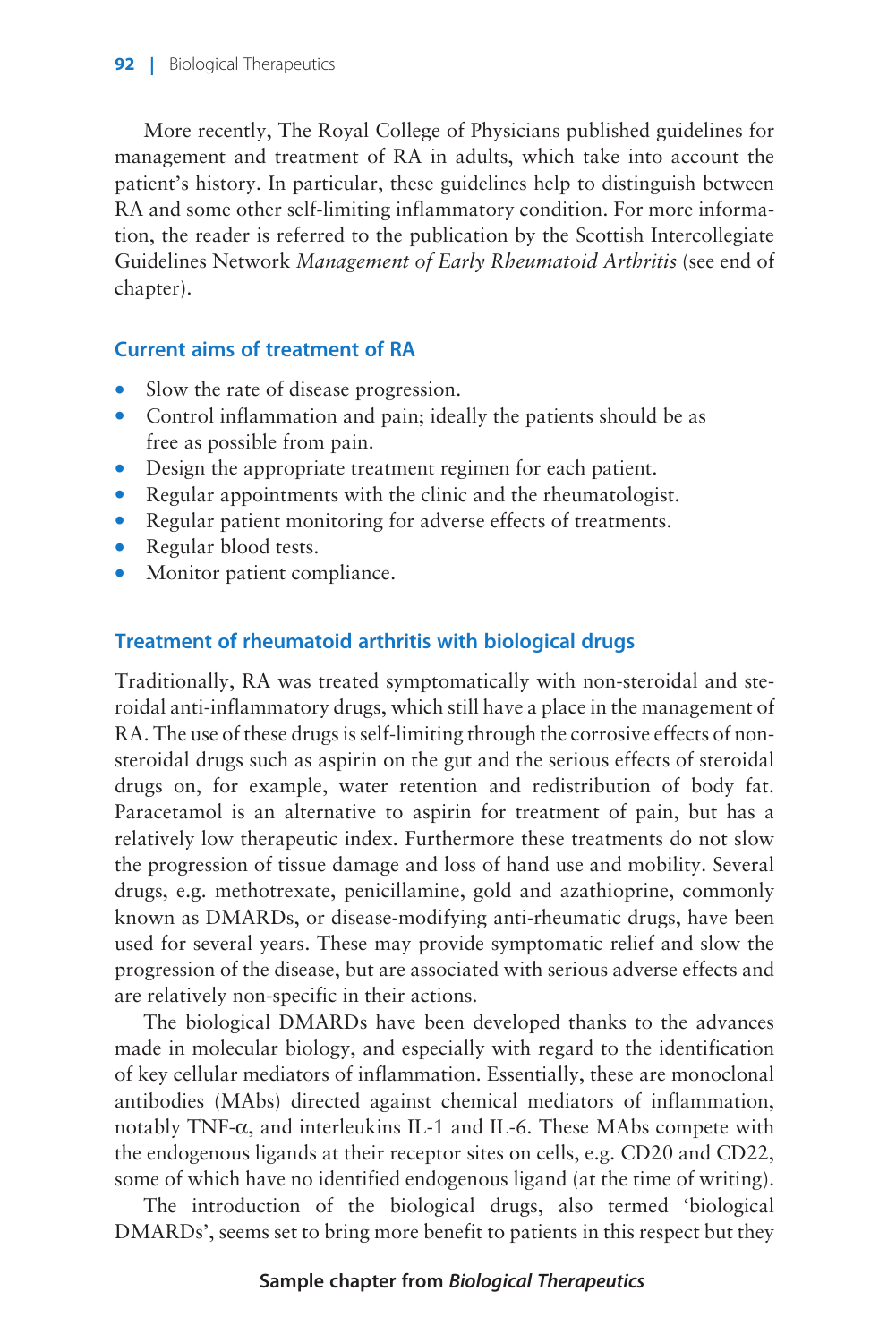too may have serious adverse effects due to the lowering of resistance to infection through their powerful inhibition of the immune system.

The advantages associated with the use of the new biological DMARDs include:

- \* Restoration of joint function and reduction in joint stiffness, swelling and pain
- Production of significant periods of remission from symptoms
- Significant extension of usable joint life
- Significant reduction of early morning stiffness of joints
- \* Measurable reduction of the rate of joint damage
- Measurable reduction of levels of measurable markers of disease, e.g.
	- ESR (erythrocyte sedimentation rate)
	- C-reactive protein
- Reduction in measurable disease activity scores.

# **Disadvantages**

- A most serious consideration for prescribers and public health organisations such as the NHS is their current cost, which should, however, be mitigated through the considerable savings from reduced patient care costs associated with progressive disablement and severity of disease symptoms. Furthermore, with time the costs of these drugs should fall significantly.
- MAbs suppress the immune response and may facilitate opportunistic infections, which necessitates the careful screening of potential recipients for the presence of any potentially dangerous pathological condition, e.g. respiratory infection
- \* MAbs are contraindicated in patients with moderate-to-severe heart failure, active tuberculosis, known hypersensitivity to murine (mouse)-derived products (several biological DMARDs have murine-derived macromolecular components)
- \* Adverse reactions during and after administration (see below).

# The use of methotrexate alone or together with biological DMARDs

Methotrexate is prescribed alone as a DMARD for RA. It does take down tissue swelling and reduces pain, and will slow the rate of progression of joint damage and degeneration. It is prescribed together with the biological DMARDs in order to attenuate any immune reaction to the latter. The drug needs to be used with caution because it is a folic acid antagonist, and it is recommended that a dose of 5 mg folic acid be taken with each weekly dose of methotrexate (usually 7.5–20 mg weekly). Regular blood cell counts are strongly recommended for patients who take methotrexate.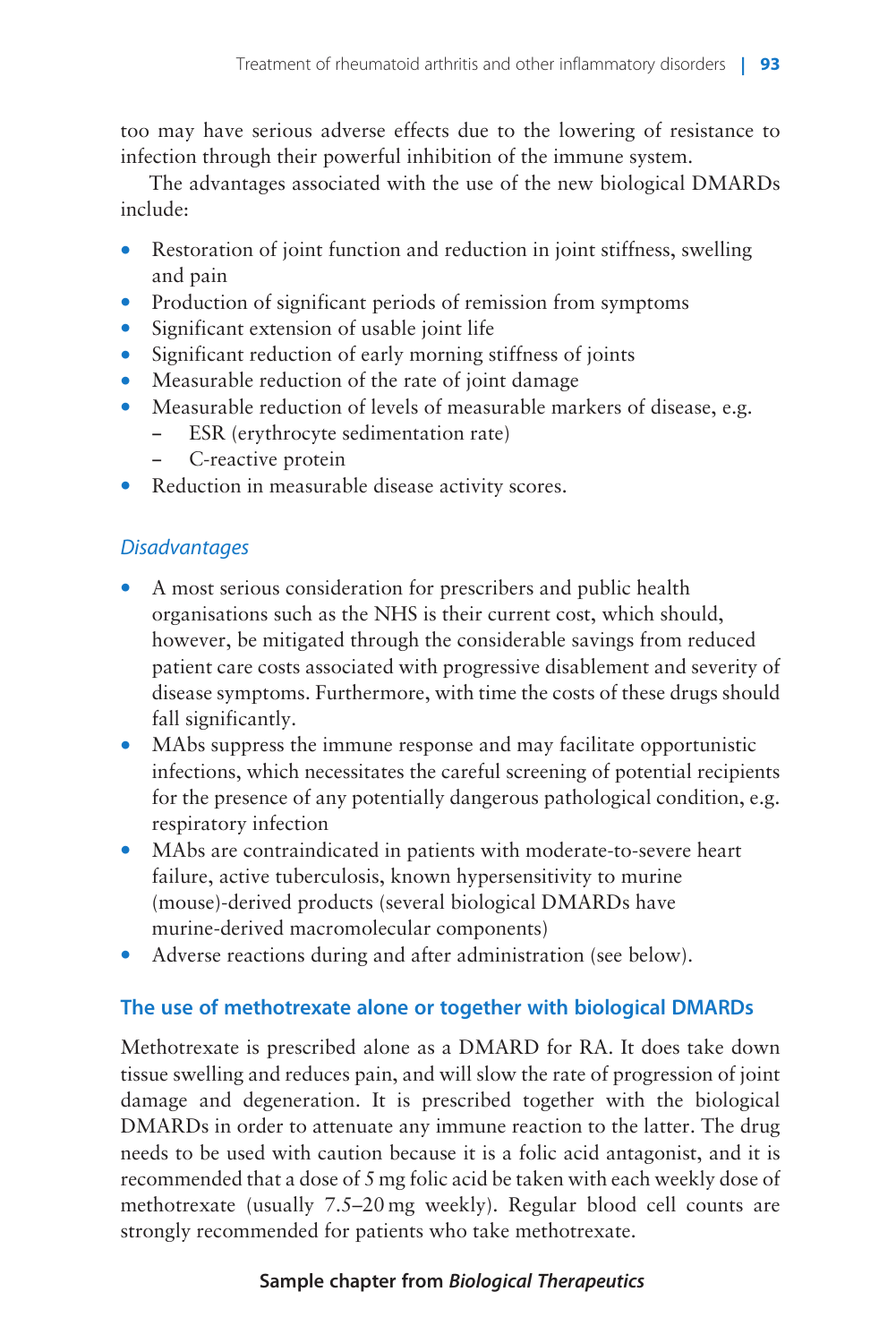# Administration of biological drugs

Many of the biological drugs, e.g. infliximab and rituximab, are administered by intravenous infusion and are therefore given under clinical supervision in hospital. A nurse, doctor or other carer, on the other hand, may administer etanercept to the patient in hospital or at home.

#### Intravenous infusion methods

#### Adverse effects of biological drugs

Adverse effects may be considered in terms of infusion-related reactions and post-infusion reactions, e.g. with infliximab, infusion-related adverse effects notably include dyspnoea, headache and urticaria. These effects cannot with certainty be attributed to the drug or the physical process of perfusion because, in at least one study, up to 40 of patients suffered adverse reactions to infusion of a placebo. Post-infusion adverse reactions with infused or injected TNF- $\alpha$  inhibitors include optic neuritis, central nervous system (CNS) demyelination and opportunistic malignancies, e.g. lymphomas. Adverse neurological reactions reported include seizures and the reader is advised to refer to the most up-to-date published data available for each biological drug. There is little doubt, however, that the introduction of the biological drugs, especially in the treatment of diseases such as RA, Crohn's disease and cancer (see Chapter 7), has vastly improved the quality and duration of life for many millions of sufferers of rheumatic diseases and cancer (see Chapter 7).

In principle, the biological treatments act in a manner similar to that of many of the more conventional drugs in that they are receptor-blocking drugs, which are designed to bind to specific cell surface receptors on, for example, T or B cells, thereby preventing the endogenous inflammatory agents from triggering the immune response. Examples are shown in [Figure 6.1,](#page-6-0) and these are described in more detail here.

#### Abatacept

Abatacept (Orencia) is a soluble fusion protein, prepared by fusing the extracellular domain of the human cytotoxic T-lymphocyte-associated antigen (hCTLA-4) to a modified human G1 immunoglobulin. When abatacept binds to its target receptors, namely CD80 and CD86 on the T cell, it prevents endogenous ligands from binding and blocks the inflammatory cascade. Normally, two processes activate T cells, namely the binding of the T-cell receptor to the antigen–MHC complex on the antigen-presenting cell (APC) and the binding of the T cell's CD28 receptor to receptor proteins on the surface of the APC. Abatacept binds to the B7 protein receptor with high affinity and thus blocks binding of B7 protein, thereby blocking the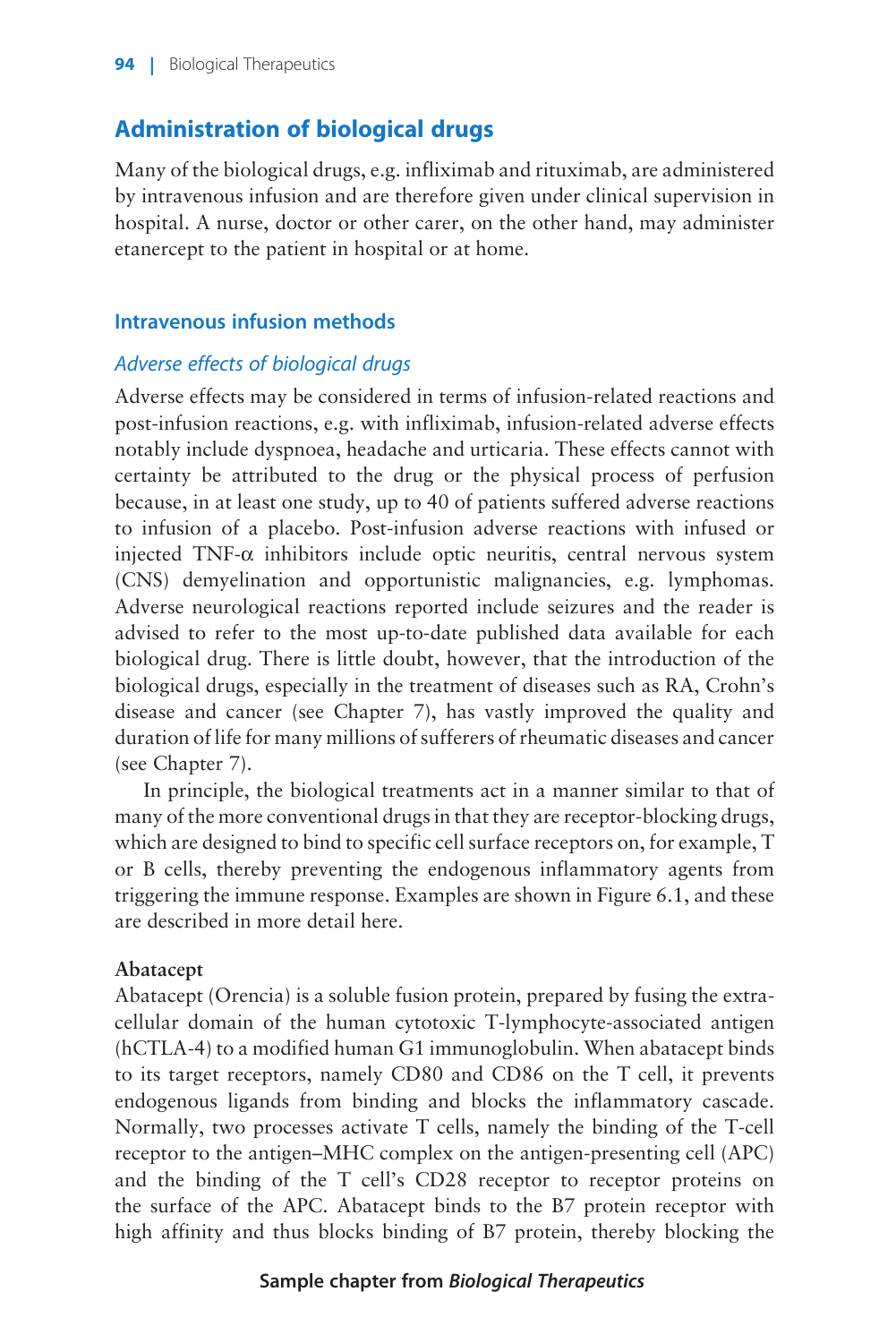<span id="page-6-0"></span>

Figure 6.1 Mechanisms of action of some biological drugs. (After Cohen M. Abatacept in focus. Internet J Rheumatol 2007;3(1).)

inflammatory reaction. The site of action of abatacept on T cells gives it more scope as an immunosuppressant than others that act further down the inflammatory cascade, e.g. on the B cells.

Abatacept is prescribed together with methotrexate, another DMARD. This is because abatacept, as with the other biological DMARDs, is a foreign protein and may elicit an immune response by the host immune system. Methotrexate is a relatively small molecule that limits the immune response, thus sparing the foreign protein so that it can attenuate the host immune system's response.

#### Adalimumab

Adalimumab (Humira) is a completely human MAb that exhibits high affinity and specificity for TNF- $\alpha$ , blocking binding to its receptors. Adalimumab is supplied as a prefilled syringe containing 40 mg adalimumab, or as an autoinjector system and self-administered as a subcutaneous injection every other week. In some patients who do not respond satisfactorily to this dose it has been prescribed for once-weekly injection. It has been prescribed either alone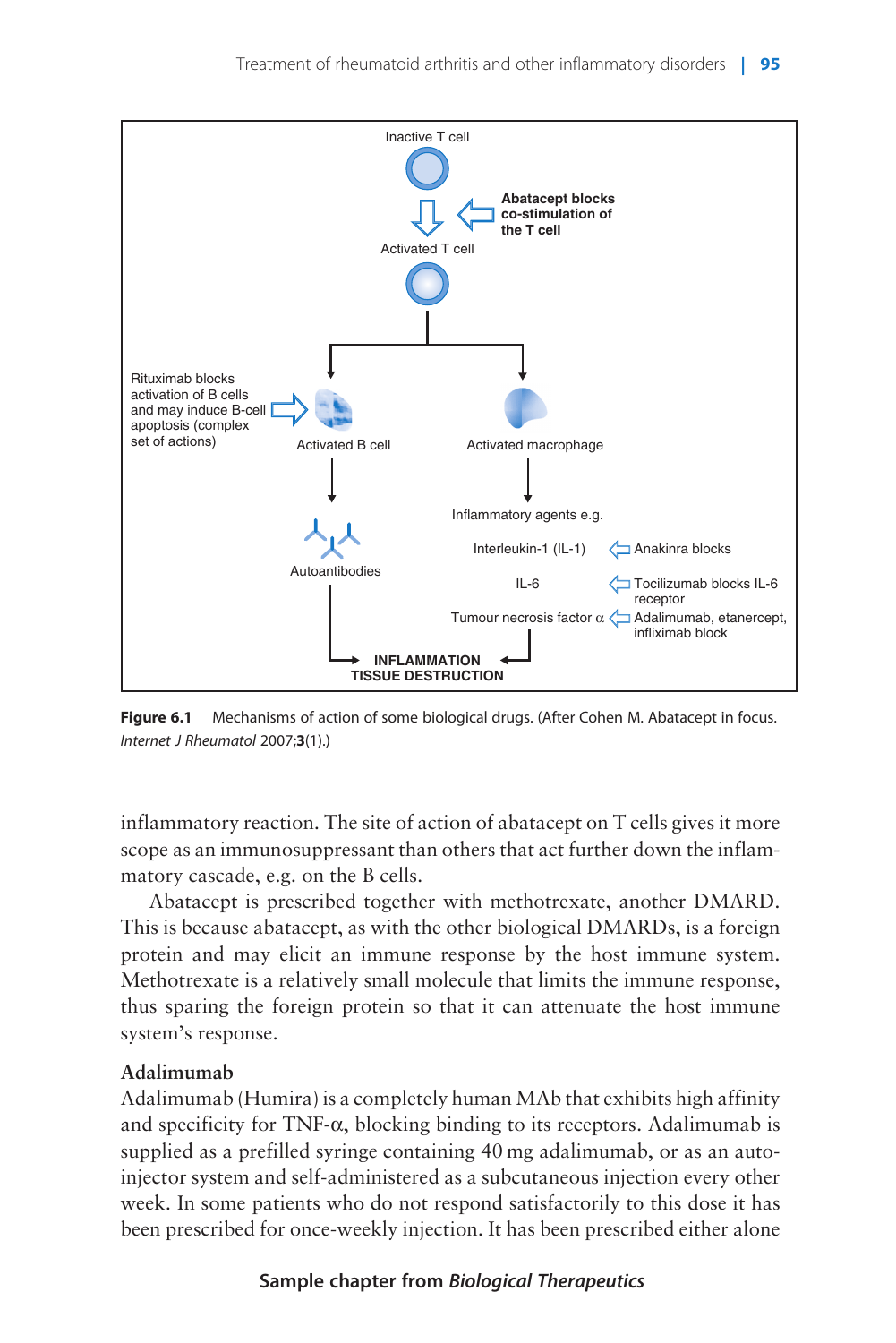or with methotrexate. It has been found to be effective not only for RA but also for Crohn's disease, (see below), ankylosing spondylitis and psoriatic arthritis. Patients usually feel the benefits about 1–4 weeks after starting treatment.

The adverse effects of adalimumab, as for many other biological drugs that block  $TNF-\alpha$ , include susceptibility to opportunistic infections, including upper respiratory tract and urinary tract infections. Blood tests have revealed antinuclear antibodies (ANAs) in some patients with symptoms of SLE. Patients with latent TB may suffer reactivation during or after a course of adalimumab or with other biological DMARDs. Skin rashes, mouth ulcers and gastrointestinal disorders have been reported. Readers are referred to the BNF for more details of adverse reactions.

#### Anakinra

Anakinra (Kineret) is a recombinant antagonist at the IL-1 receptor. Chemically it is based on the structure of the IL-1RA receptor. It blocks the inflammatory actions of IL-1 by binding to it, thus blocking the cartilage degradation and inflammation caused by IL-1. In the UK anakinra is currently not recommended for the treatment of RA except as part of a clinical trial.

#### Etanercept

Etanercept (Enbrel) consists of a fully human amino acid sequence p75 TNFR11 dimer linked to the Fc of human IgG. It acts by blocking the binding of  $TNF-\alpha$  to its receptor. It was the first biological approved by the US Food and Drug Administration (FDA) for the treatment of psoriatic arthritis. It is a dimer that can bind to two TNF-a receptors, whether free or cell bound, with very high affinity. As with several other MAb treatments, etanercept is often prescribed together with methotrexate. Through its widespread use, much is known of the clinical efficacy, safety and adverse effects of etanercept. The most frequently noticed adverse effect is a mild-to-moderate injection site reaction, which generally disappears with multiple use. The most serious adverse reactions, including fatalities, occur when the drug is used in patients who are also on immunosuppressant drugs, who are immunocompromised or who have existing infections such as sepsis.

# Infliximab

Infliximab (Remicade) was the first biological anti-rheumatic treatment successfully developed for clinical use. It is a monoclonal antibody made up of a chimaeric human HgI–murine Fv1 gene complex, which binds both membrane-bound and soluble  $TNF-\alpha$  with strong affinity. After infliximab administration, there are significant falls in the blood concentrations of some cytokines, notably IL1-RA (an IL-1 receptor antagonist), and of soluble TNF- $\alpha$  receptors, both of which contribute to the inflammatory response. These effects correlate well with the reduction in the symptoms of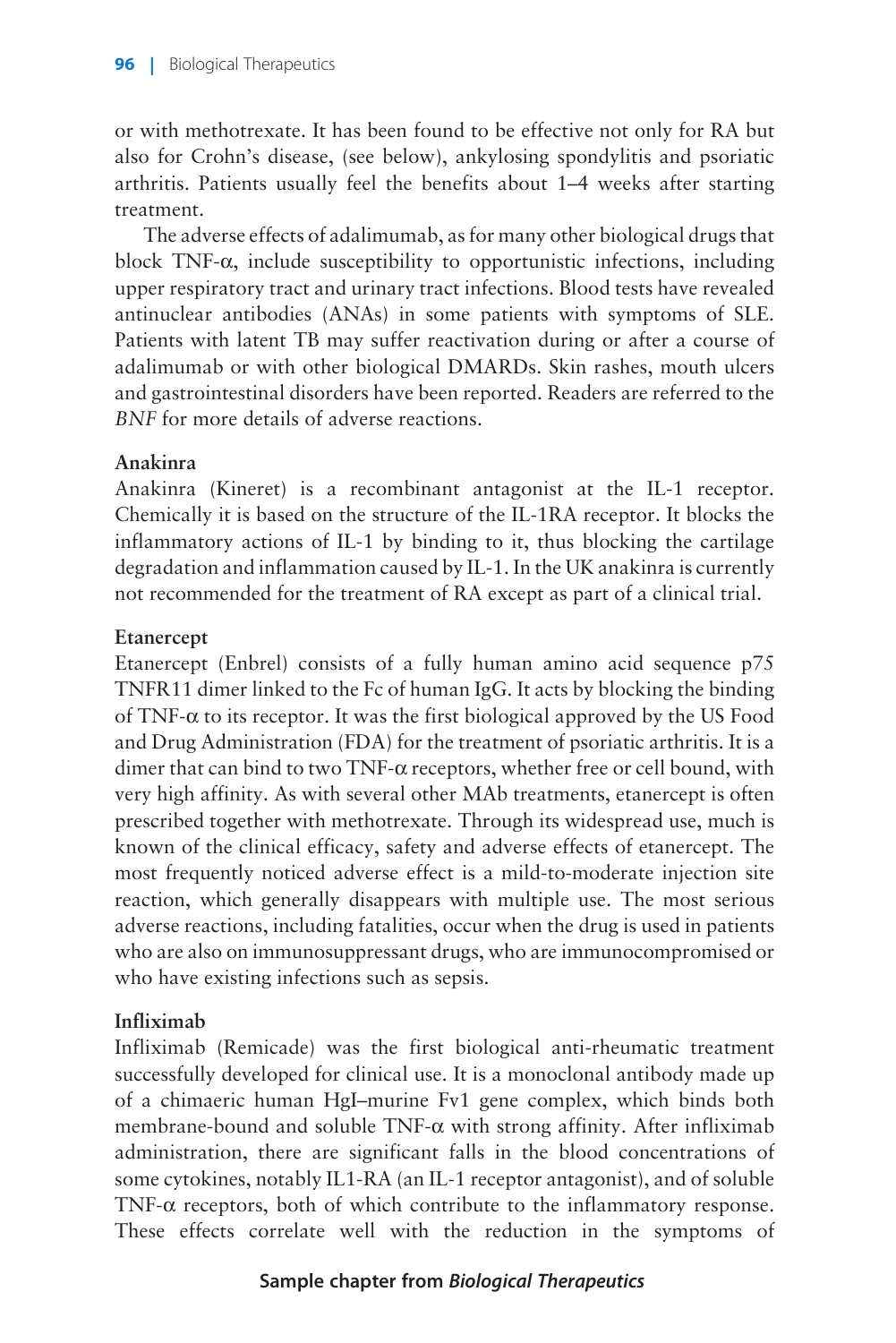inflammation. Infliximab may also reduce the angiogenesis associated with the inflammatory response. Infliximab is still heavily prescribed in view of its high efficiency.

#### Rituximab

Rituximab (MabThera), together with methotrexate, is approved for the treatment of neoplastic diseases, e.g. follicular lymphoma (see page 70), and is also prescribed for RA in patients with active and severe RA that is refractory to other anti-rheumatic treatments. Rituximab was genetically engineered as a mouse/human chimaeric monoclonal IgG1  $\kappa$  antibody directed against the CD20 receptor. It consists of variable light and heavy chain murine antibody sequences linked to constant human sequences. CD20 occurs as a transmembrane receptor on the surface of B cells and rituximab binds to it with very high affinity (molar dissociation constant about 7.5–10 nmol/L). Rituximab is administered by slow intravenous infusion.

The B cell clearly is a significant player in the aetiology of RA. In RA, the synovial cell B cells may secrete significant amounts of inflammatory cytokines including TNF-a. Furthermore, B cells may also function as APCs, which display the foreign antigen complex with the MHC on its surface. T cells may then recognise this complex through their T-cell receptor.

#### Clinical scenario *–* rheumatoid arthritis

A 14-year-old girl had presented initially at the age of 8 with painful flitting polyarthritis affecting mainly the hips, ankles, fingers and wrists. Radiographs revealed erosion in the ankles and hips, and throughout the history of her disease she had needed occasional use of a wheelchair. During flares she had been prescribed intra-articular steroid injections and infusions of methylprednisolone to extend remission periods. She was prescribed methotrexate at a dose of 17.5 mg once weekly and over the next 2 years was prescribed several different biological drugs, namely adalimumab, etanercept and infliximab. Eventually rituximab  $(1 g - a$  humanised anti-CD20 MAb) was prescribed by intravenous infusion with a repeated infusion of this dose after 2 weeks. Parameter changes: the Child Health Assessment Questionnaire (CHAQ) score dropped from 1.6 before treatment to 0.3 after treatment. Active joint counts were reduced from 6 to 0.

# Psoriasis

Psoriasis is a chronic inflammatory disease that targets principally the skin and one that is possibly of autoimmune aetiology. Skin in many patients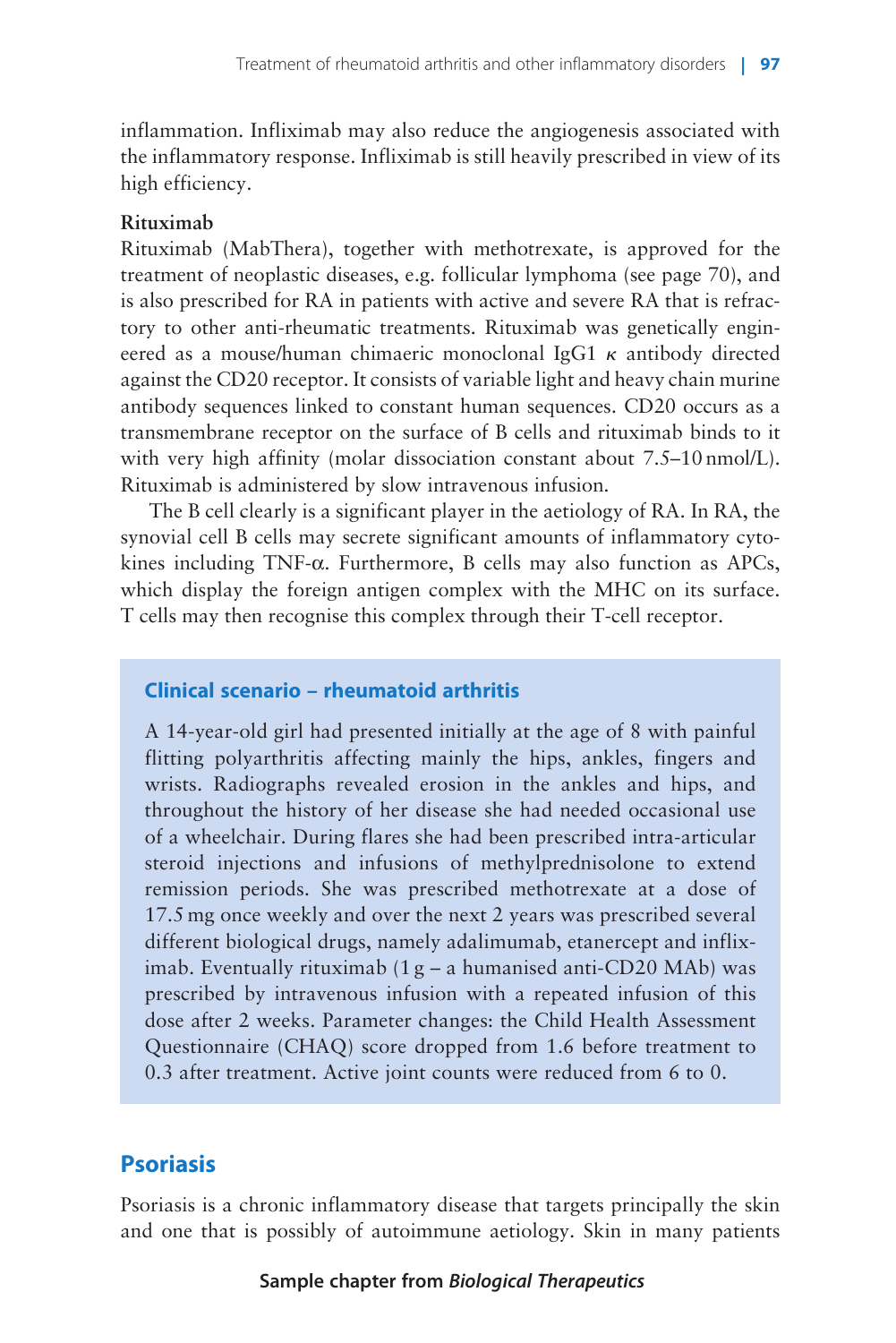becomes reddened and scaly (psoriatic plaques) due to inflammatory reactions and excessive production of skin in these localised areas. There is no general pattern to the distribution of plaques and several forms have been identified. Plaques may occur, among other regions, on the legs and arms, at the joints, on the genital organs or on the scalp. These are the most prevalent forms and are termed 'psoriasis vulgaris' or 'plaque psoriasis'. In some patients inflammation is confined to finger- and toenails, when the term 'psoriatic nail dystrophy' is used. A form of arthritis (psoriatic arthritis) is diagnosed when the inflammation occurs at the joints. Other forms of psoriasis include flexural psoriasis, which manifests itself in the folds of the skin, e.g. under the arms or on genital folds. The most severe and potentially fatal form is erythrodermic psoriasis, when most of the skin peels off with consequent loss of temperature regulation and the loss of barriers to the external environment. In addition to physical stress, many patients with this (and other disfiguring skin conditions) become acutely self-conscious and may even become reclusive.

The cause or causes of psoriasis are unknown with certainty, and theories are based on the degree of success of different treatments, e.g. the success of immunosuppressants in temporarily clearing plaques lends weight to the idea that psoriasis may be an autoimmune disease. Alternatively, the lesion may be confined to the skin itself, in which there is abnormal and unregulated overproduction of skin in certain areas of the body. Dry as opposed to oily skin appears more vulnerable. Stress, infection or seasonal factors may contribute. Putative chemical irritants include alcohol, cigarette smoking and drugs, e.g.  $\beta$  blockers and chloroquine, an antimalarial drug. Precipitation of the disease has been reported following, for example, antimalarial drugs, antibiotics such as streptomycin,  $\beta$  blockers and lithium salts.

The genetic aetiology of psoriasis (and of course those of several other inflammatory diseases) is currently the subject of much research because this knowledge provides direction for the design of biological drugs. In the case of psoriasis, linkage analysis, which attempts to establish links between different genes in families in order to study disease-producing mutations, has produced evidence for at least nine loci on different chromosomes that are linked to the occurrence of psoriasis. The genes identified are called psoriasis susceptibility genes 1–9 (PSORS1–9). Several of these mutated genes have been implicated in the occurrence of psoriasis. An interesting finding is that gene PSORS1, on chromosome 9, which is the most commonly occurring linkage gene, controls the production of certain proteins that occur in abnormally high amounts in the skin of people with psoriasis, and also the production of components of the immune system. Of particular interest are genes that direct the upregulation of TNF- $\alpha$  and interferon- $\alpha$ .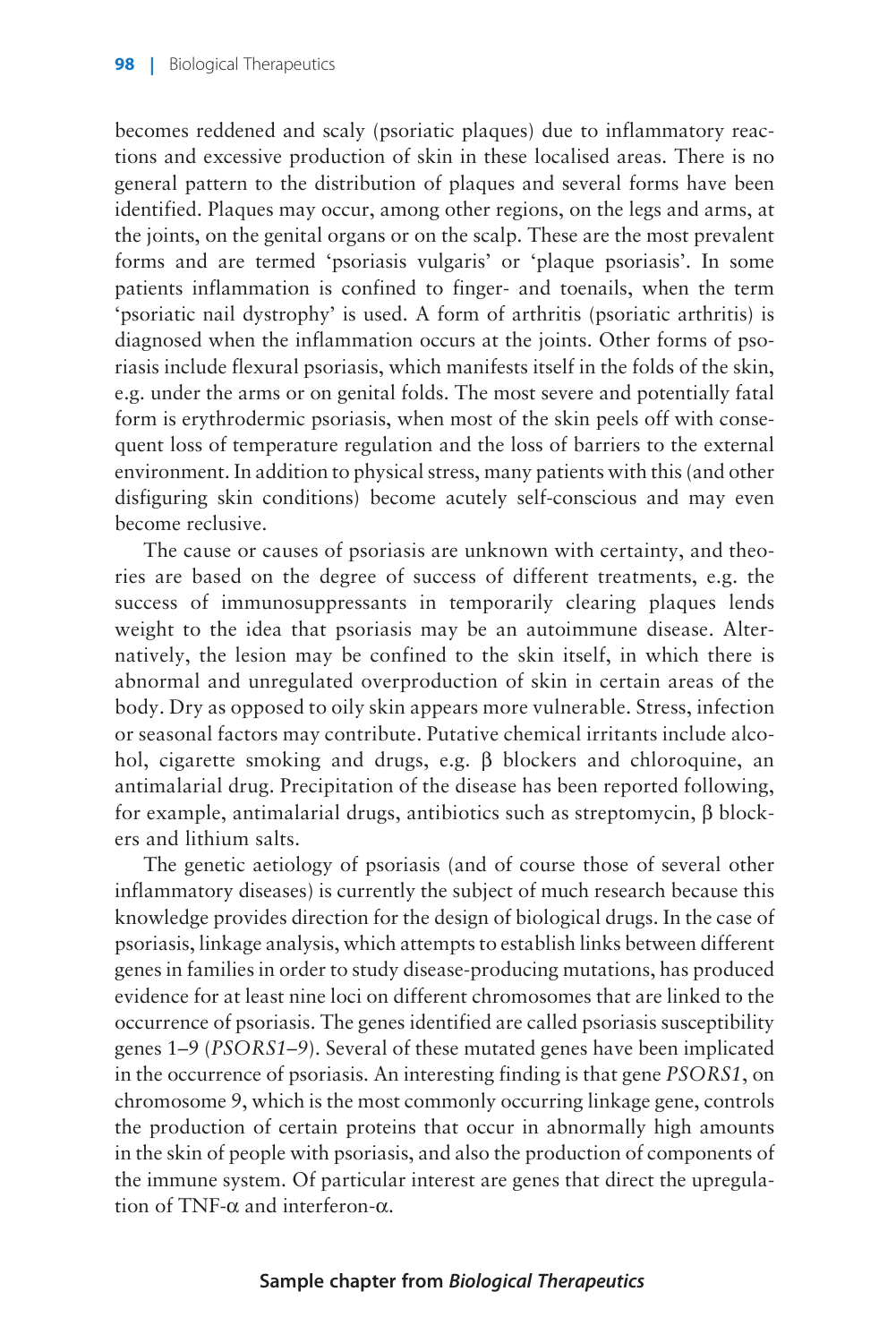# Treatment of psoriasis

Traditional treatment may be topical, when soothing and emollient creams, lotions and ointments are applied directly to affected areas. Drugs used are relatively traditional preparations, including coal tar and mineral oil, and topical corticosteroids. These are of limited value, and corticosteroids are associated with skin thinning and rebound flares when withdrawn from use. Traditional systemic treatments include corticosteroids, which have severe adverse effects with prolonged use. Other immunosuppressants used include anti-metabolites and cytotoxic drugs, e.g. methotrexate, azathioprine and ciclosporin.

# Treatment of psoriasis with biological drugs

The biological drugs used target specific inflammatory mediators or cells (see above). Drugs used include adalimumab, etanercept, infliximab and ustekinumab, which binds to IL-12 and IL-23 and blocks their action.

# Systemic lupus erythematosus

SLE (lupus) is an autoimmune inflammatory disease that attacks mainly the connective tissues of the body. It may be localised to specific areas, organs and tissues, or be widespread. Tissues and organs commonly attacked include the heart, lungs, blood, skin, kidneys, liver and the nervous system. The disease is generally characterised by intermittent flare-ups and periods of remission. Gender plays an important part because the ratio of occurrence in women:men is about 9 : 1 and is more prevalent in non-European populations. Currently there is no known cure and SLE is treated symptomatically and in an attempt to blunt the immune system.

# Aetiology of SLE

The cause or causes of SLE are unknown. Symptoms vary with the parts of the body affected. The common symptom is inflammation. It is not always easy to diagnose when symptoms first present themselves and may easily be misdiagnosed, e.g. a patient, perhaps a teenage girl, may soon after the onset of menstrual cycles start to exhibit aberrant and violent emotional behaviour, which may be dismissed as a sign of adolescence and if left untreated may result in a full-blown psychosis. This results from inflammation of the meninges or neuronal blood vessels. In other patients, the symptoms may include fatigue, joint pain and malaise.

A fairly definitive symptom is the malar or butterfly rash on the face. The skin is particularly susceptible, and patients may present with inflamed,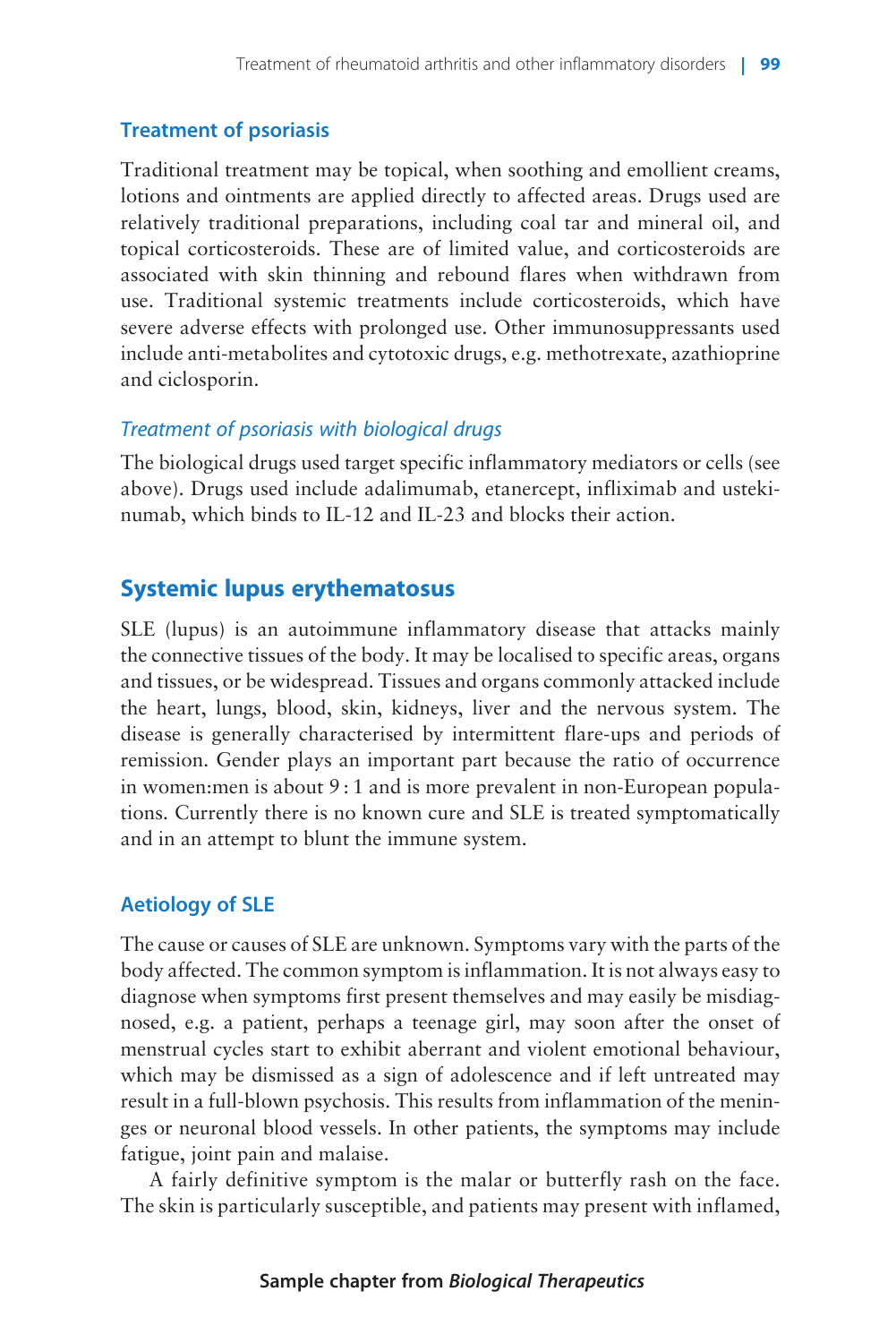scaly patches on the skin, referred to as discoid lupus. Mucous membranes are susceptible to the inflammatory reaction. Patients complain of ulcers of the vagina, mouth or nose. Alopecia (hair loss) may occur. More seriously, there may be inflammation of pulmonary tissues resulting in, for example, shrinking lung syndrome, pulmonary hypertension and pulmonary emboli.

Perhaps the most serious manifestation of lupus is in the kidneys, when the patient presents with painless proteinuria or haematuria. If left untreated this may result in acute or end-stage renal failure.

# Crohn's disease

Crohn's disease is named after the American gastroenterologist Burril Bernard Crohn, although the diagnosis of inflammatory bowel disorders is historically well documented and the disease may be named according to the region of the bowel affected e.g. Crohn's ileitis, which is confined to the ileum, and the more prevalent type, which attacks mainly the large intestine. Crohn's disease affects both the ileum and the large intestine. Symptoms include fever and weight loss in adults and growth retardation in children. There may also be other symptoms, e.g. inflammation of other tissues including the skin and eyes. The disease predisposes some patients to the possibility of malignant growths in the areas affected. The causes of the disease are not known with certainty, but probably involve both environmental and genetic inputs. In contrast to the role of hyperimmune activity in, for example, SLE and RA, Crohn's disease appears to result from innate immune deficiency, possibly caused by a failure of macrophages to secrete certain protective cytokines. This exposes the patient to infection by opportunistic microorganisms. Patients generally experience periodic remission and relapse, and the aim of treatment is to sustain the periods of remission and prevent or diminish the damaging impact of relapse.

Diagnosis is confirmed using endoscopy, radiology and biopsy investigation.

Treatment is currently aimed at the treatment of symptoms when they occur and the establishment and maintenance of remission. Traditionally, glucocorticoids (corticosteroids) and 5-aminosalicylic acids have been used to treat inflammation and pain during relapse, and also immunosuppressant drugs such as methotrexate and azathioprine. More recently, newer biological drugs that inhibit the action of TNF-a, e.g. adalimumab and infliximab, are being used and these have proven, in many patients, to be very effective for inducing and maintaining remission.

More recently, it has been reported that naltrexone may be useful for induction and maintenance of remission.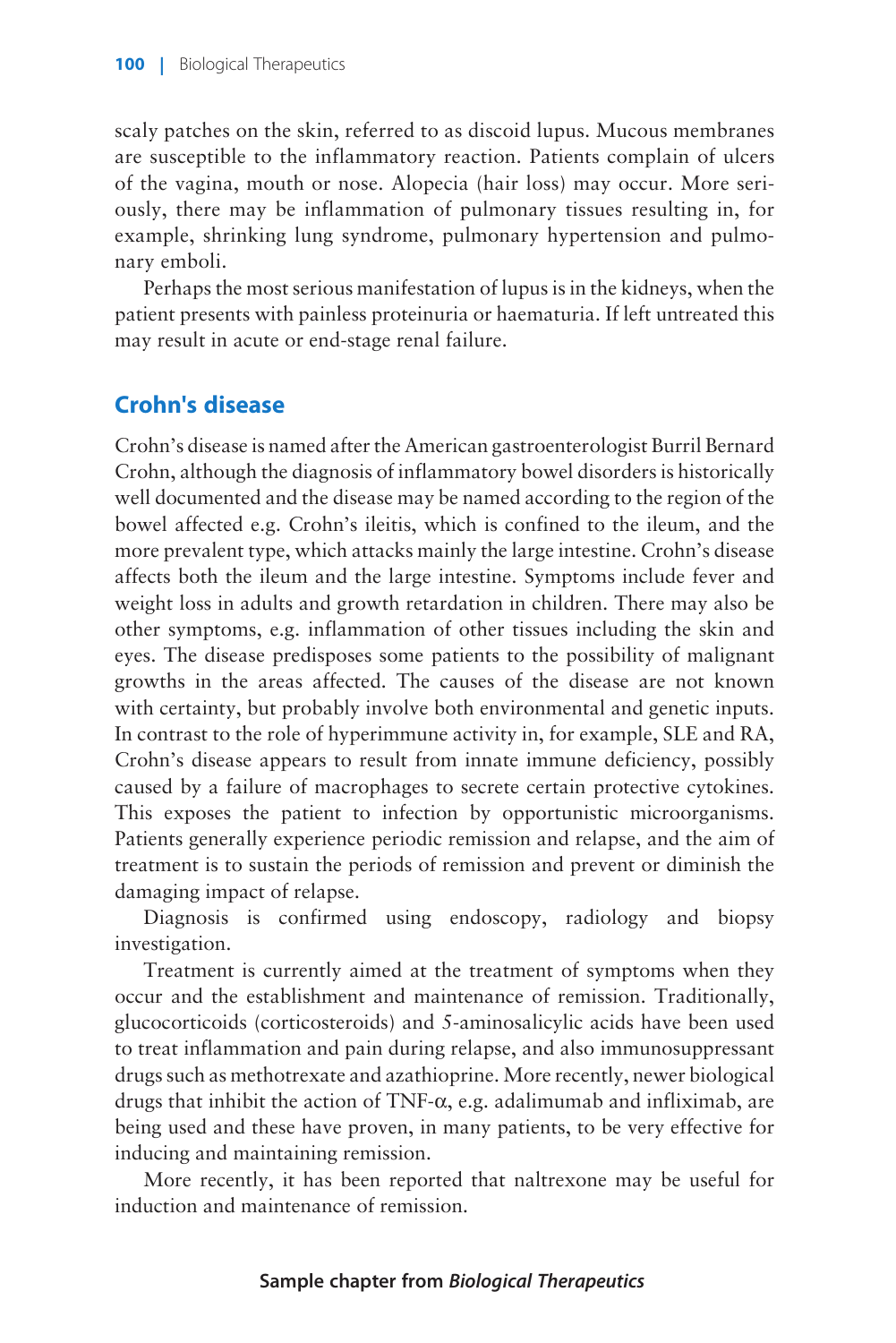# The impact of treatment costs on treatment of RA (and other autoimmune problems) with biological drugs

The prevalence of RA is such that there is relatively heavy prescribing of the biological drugs, which at present are expensive when compared with the older treatments, e.g. a vial of infliximab (Remicade) was priced in the September 2009 issue of the BNF (British National Formulary) at £419.62 for a vial containing 100 mg. Assuming a patient weight of 65 kg, and given that the recommended dose is 3 mg/kg, the patient would be given 195 mg from two vials at a cost of £839.24. After 2 and 6 weeks the same doses are given, incurring a further cost of  $£1678.48$ , followed by similar doses every 8 weeks, which adds a further six treatments costing £5034.44. The total cost over 12 months is therefore £7552.16. In terms of patient relief from pain, improved quality of life and the slowing of the degenerative process, the cost becomes irrelevant. Furthermore, if previous experience is anything to go by, the cost of these treatments is likely to fall, particularly when generic alternatives become available.

# Multiple choice questions

For each question, a maximum of five options is provided and only one is correct.

- 1 Factors possibly contributory to RA pathogenesis include:
	- a Abnormally high TNF- $\alpha$  activity
	- b Deficient antibody production
	- c Mutations of rheumatoid factor
	- d Abnormally low expression of the  $Wnt$  gene
	- e Persistent hyperthermia
- 2 The clinical criteria for diagnosis of RA include:
	- a Rheumatoid nodules
	- b Absence of rheumatoid factor
	- c Persistence for 7 days or more of morning stiffness for 1 hour or longer
	- d Persistence for 2 weeks or more of arthritis in three or more joints
	- e Raised white cell count
- 3 Current aims of treatment of rheumatoid arthritis:
	- a Control of pain using sustained-release salicylate therapy
	- b Three-weekly appointments with the district nurse
	- c Slow the rate of disease progression
	- d Regular counselling